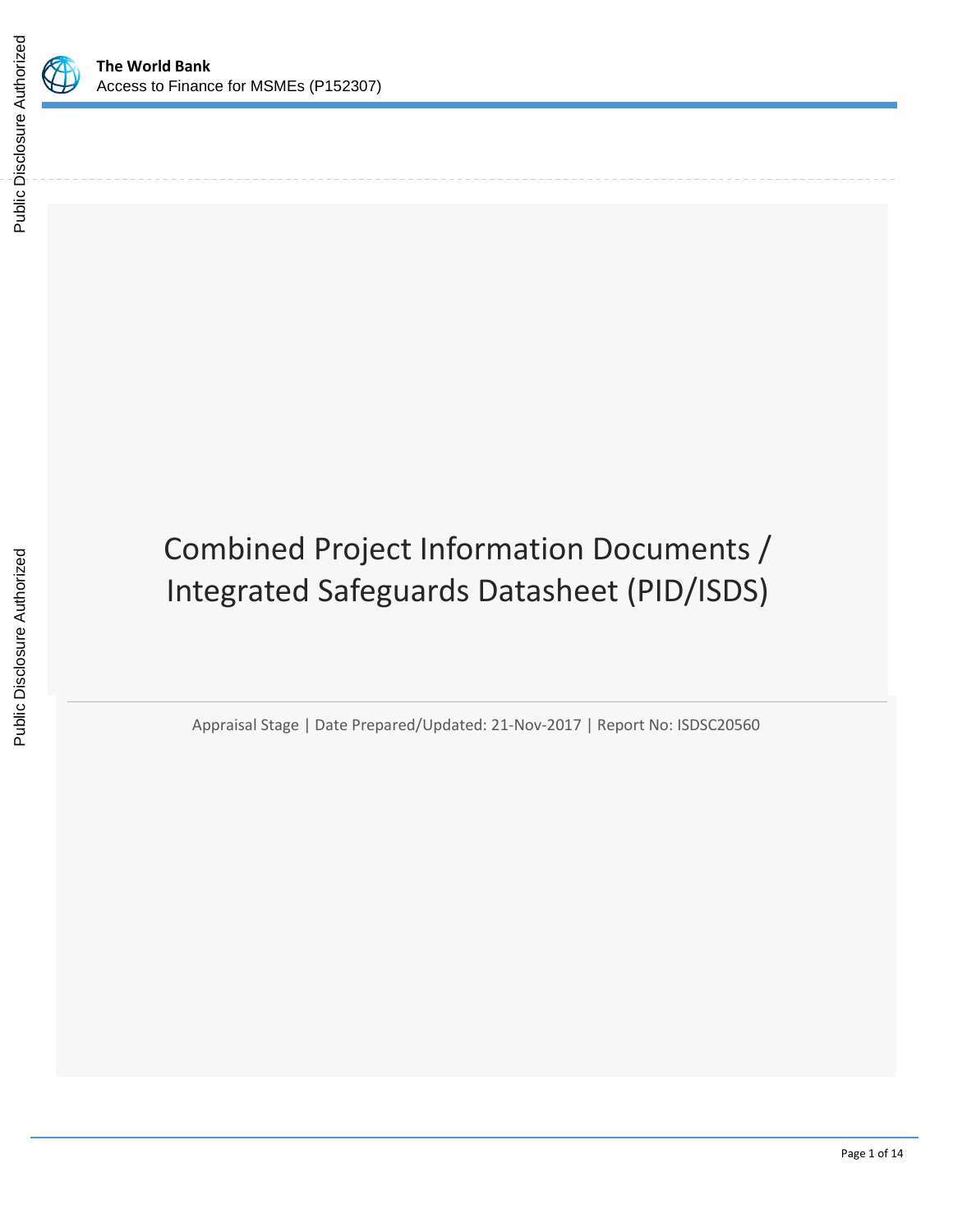

# **BASIC INFORMATION**

#### **OPS\_TABLE\_BASIC\_DATA A. Basic Project Data**

| Country<br>Jamaica                  | Project ID<br>P152307                            | Project Name<br>Access to Finance for | Parent Project ID (if any) |
|-------------------------------------|--------------------------------------------------|---------------------------------------|----------------------------|
|                                     |                                                  | <b>MSMEs</b>                          |                            |
| Region                              | <b>Estimated Appraisal Date</b>                  | <b>Estimated Board Date</b>           | Practice Area (Lead)       |
| LATIN AMERICA AND CARIBBEAN         | 13-Nov-2017                                      | 22-Jan-2018                           | Finance & Markets          |
| <b>Financing Instrument</b>         | Borrower(s)                                      | <b>Implementing Agency</b>            |                            |
| <b>Investment Project Financing</b> | Ministry of Finance and<br><b>Public Service</b> | Development Bank of<br>Jamaica        |                            |

Proposed Development Objective(s)

The Project Development Objective (PDO) is to improve access to finance for micro, small, and medium enterprises (MSMEs).

#### Components

Enhancement of the Credit Enhancement Facility (CEF) Establishment of an SME Fund Improvement of enabling environment for access to finance and Business Development Services for MSMEs Project management

**Financing (in USD Million)**

| <b>Financing Source</b>                               | Amount |
|-------------------------------------------------------|--------|
| International Bank for Reconstruction and Development | 15.00  |
| <b>Total Project Cost</b>                             | 15.00  |

Environmental Assessment Category

F - Financial Intermediary Assessment

Decision

The review did authorize the preparation to continue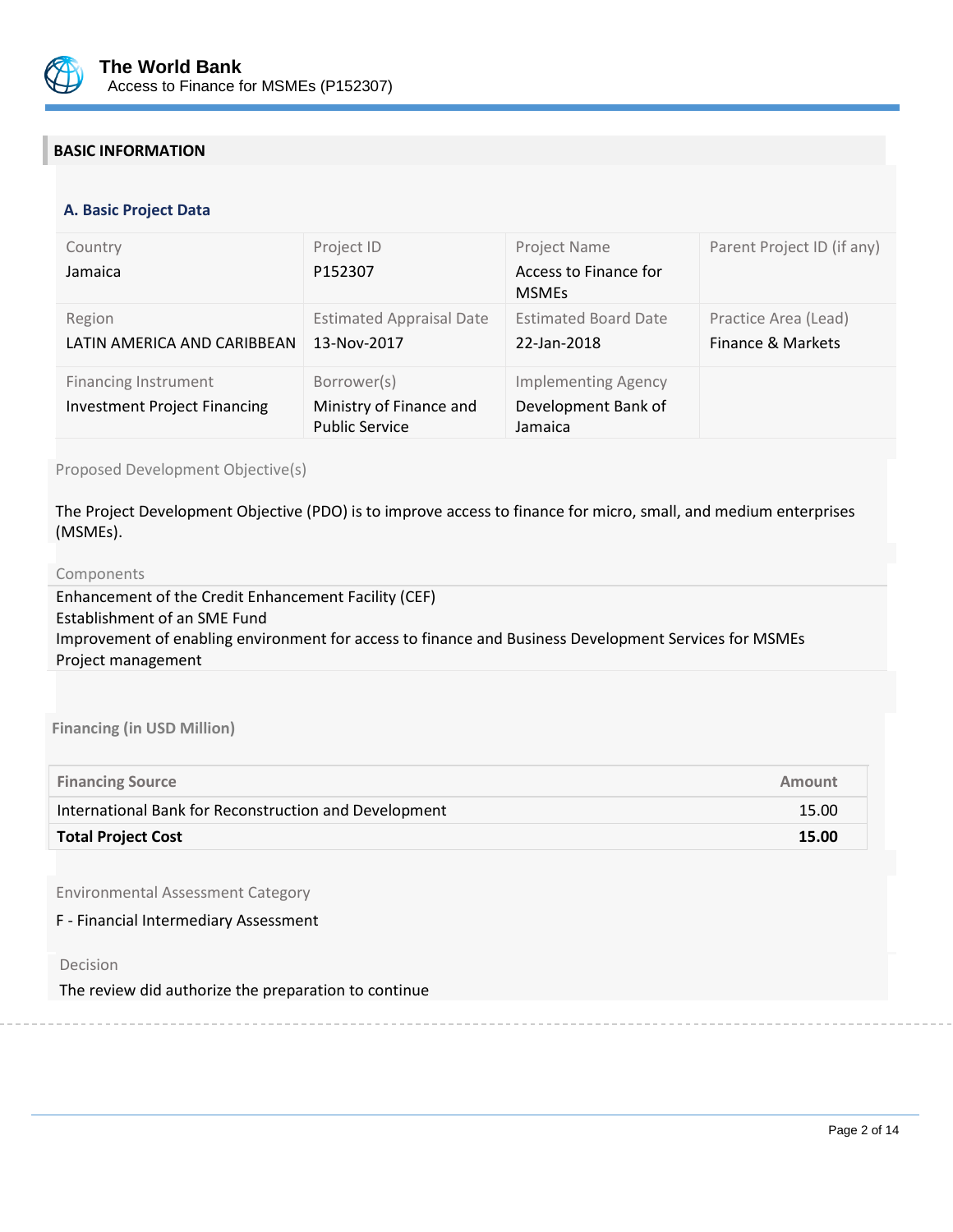

# Country Context

 $\overline{\phantom{a}}$ 

**1. The Jamaican economy has historically suffered from low growth and high public debt.** Real GDP per capita grew by only 0.5 per year between 1990 and 2016 (compared to 1.5 percent for LAC, excluding high-income countries, and 3.4 percent for middle-income countries worldwide).<sup>1</sup> High crime, constrained access to credit, cumbersome business regulations, and high energy costs have held back economic growth.<sup>2</sup> At around 120 percent of GDP, Jamaica's public debt is among the world's highest, and this debt overhang has crowded out both private and public investment needed to stimulate inclusive growth and poverty reduction. Although Jamaica had made significant progress in reducing poverty, the national poverty rate more than doubled in the wake of the global economic crisis rising from 9.9 percent in 2007 to 24.6 percent in 2013.  $3$  In 2014, the poverty rate was reduced to 20 percent and is expected to have declined further following increases in per capita income since 2014.

**2. Fiscal and structural reforms launched in 2013 are helping to reverse the trend of falling growth rates and rising debt.** Fiscal restraint and well-timed liability management operations have reduced debt by around 25 percentage points. GDP growth has seen a modest acceleration since the start of reforms rising to an estimated 1.4 percent in 2016 from 0.5 percent in 2013. Employment growth rates have been rising steadily during the past two years, and credit quality has improved steadily. Inflation is at historically low levels, averaging 2.3 percent in 2016 (compared to 9.4 percent in 2013). Falling inflation has enabled the Bank of Jamaica (BOJ) to reduce its policy rate by 150 basis points between the beginning of 2013 and the second quarter of 2017. Starting in July 2017, the BOJ changed its policy rate to the overnight deposits rate paid to deposit‐taking institutions at the central bank. This move aims at a transition to inflation targeting and more efficient pass-through to market interest rates.

**3. The outlook is for continued modest growth, although risks are substantial.** The World Bank forecasts GDP growth accelerating slightly to 2.3 percent by 2019, assuming faster growth in the U.S., low world interest rates, and continued commitment from the Government of Jamaica (GOJ) to policy reforms.<sup>4</sup> However, as a small open economy, Jamaica is very exposed to external economic shocks. Unexpected appreciation of the U.S. dollar could reverse the trajectory of debt reduction. Financial markets and GDP growth would come under stress if U.S. interest rates increase faster than expected.

**4. The IMF and the World Bank have been supporting the main pillars of the GoJ's agenda for growth.** Two of the eight pillars for growth outlined in Economic Growth Council's (ECG) agenda focus on maintaining macro-economic stability and pursuing debt reduction, and improving access to finance. The former pillar has been supported by an IMF program through an Extended Fund Facility (EFF) and the subsequent three-year Stand by Arrangement (SBA) approved in 2016. The access to finance pillar has been supported by the WBG through technical assistance since the 2014 Financial Sector Assessment Program (FSAP).<sup>5</sup>

*<sup>1</sup> World Development Indicators, July 2017. Average annual growth rates of real GDP per capita (in 2011 US\$, PPP adjusted). 2 Government of Jamaica - Economic Growth Council. 2016. A Call to Action.*

*<sup>3</sup> Data from the Statistics Institute of Jamaica. The latest published statistics are from the 2014 survey of living conditions.*

*<sup>4</sup> World Bank Group – Global Economic Prospects: A Fragile Recovery, June 2017.*

*<sup>5</sup> Other pillars include: improve citizen security and public safety; pursue bureaucratic reform to improve the business environment; stimulate greater asset utilization; build human capital; harness the power of the diaspora; catalyze the*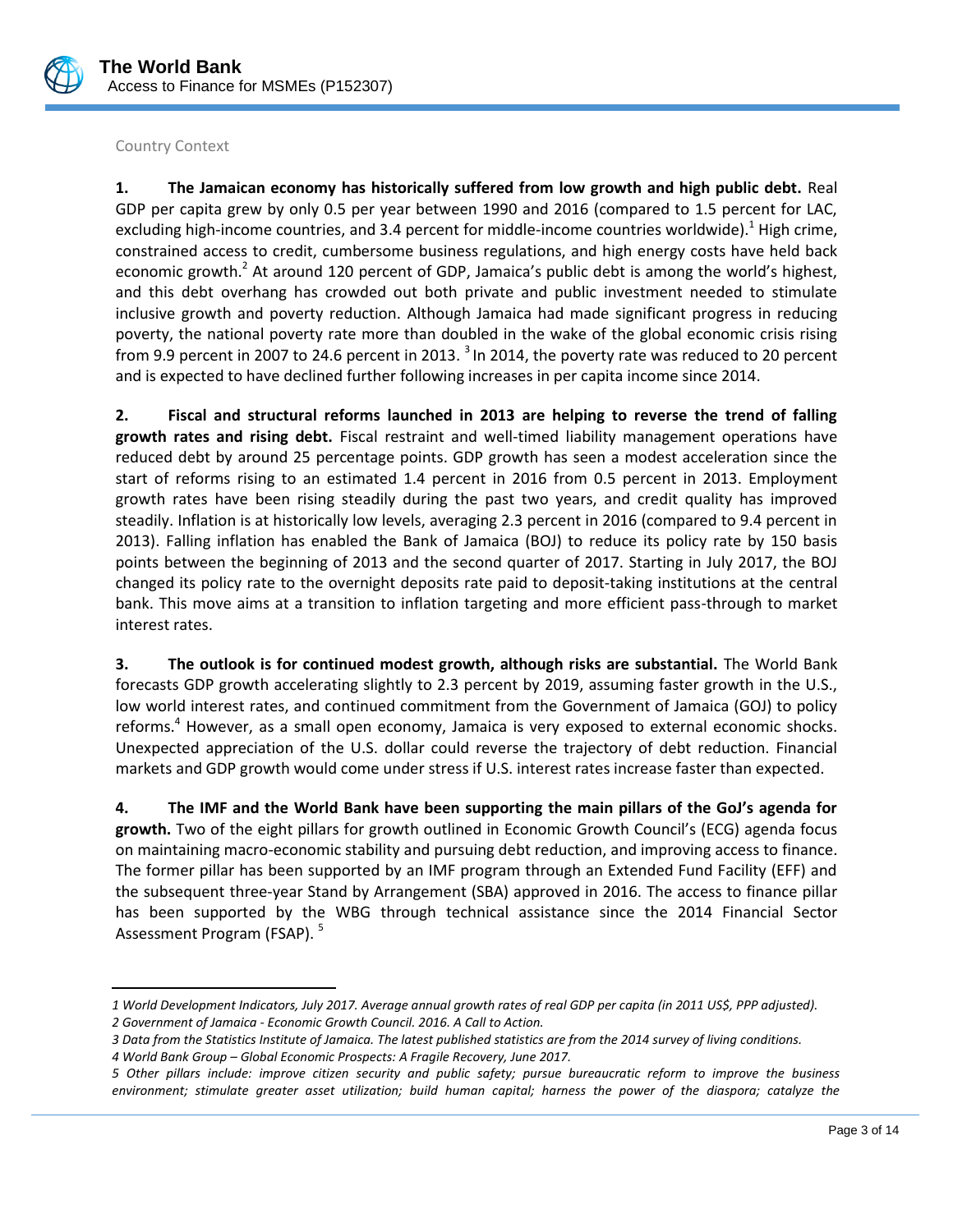

#### Sectoral and Institutional Context

**5. Jamaica's sustained low economic growth and high fiscal deficits over decades had a significant impact on the development of the financial sector**. The ratio of financial assets to GDP, estimated at 77 percent in 2016 for deposit-taking institutions (DTIs)<sup>6</sup> alone, has been inflated by the large proportion of sovereign debt on the financial sector's balance sheet, which crowded out its primary function of lending to the economy. Credit to private sector by commercial banks remains limited, estimated at 27 percent of GDP in 2016, which is well-below the regional average of 45 percent. Bank deposits represent about 38 percent of GDP. Credit is concentrated in loans to households and medium/larger corporates. In 2016, lending to micro, small and medium sized enterprises (MSMEs) represented about 18 percent of the total loan portfolio of DTIs, including credit unions, equivalent to 7 percent of the GDP. $<sup>7</sup>$ </sup>

**6. The financial sector appears resilient, although the rising dollarization of deposits presents risks**. As of March 2017, NPLs stood at 2.8 percent of total loans, down from 4.0 percent in March 2016. The system appears to have sufficient buffers, with a capital adequacy ratio of about 14 percent, provisions covering 118 percent of NPLs, and a liquidity ratio of 29 percent (liquid assets as a share of liabilities). Moreover, the system is profitable, with return on assets at 2 percent. With more than half of deposits denominated in US\$ in March 2017, Jamaica's rising deposit dollarization is one of the highest in the region.

**7. The GOJ has demonstrated commitment to financial sector reforms to ensure stability, promote diversification, and enhance financial inclusion**. In 2014 and 2015, the Banking Services Act and supporting regulations were introduced to upgrade the regulatory and supervisory framework for deposit-taking institutions (DTIs). Authorities have also reformed the securities dealers' framework and modernized the payments and settlement legal framework and infrastructure, in accordance to international standards. In terms of financial infrastructure, following the 2010 Credit Report Act and the licensing of 3 credit bureaus, the government introduced the Security Interests in Personal Property Act (SIPPA) in 2013 to modernize the secured transactions framework. In 2014, an electronic movable collateral registry was established, along with the insolvency law and related regulations.

**8. Access to finance is a significant constraint for firms, particularly for MSMEs, as highlighted by the National Financial Inclusion Strategy for 2016 – 2020.** MSMEs play a significant role in growth and employment, accounting for 90 percent of jobs.<sup>8</sup> However, they face access to finance constraints that limit their ability to expand and contribute to economic growth. More than 40 percent of firms in Jamaica consider access to finance as a major constraint, especially small enterprises (47 percent, compared to the average of 32 percent in LAC). According to the 2010 World Bank Enterprise Surveys, almost all formal SMEs have access to checking or saving accounts, but only about 27 percent have a bank loan or line of credit, well below the average of 48 percent in LAC. The top three business environment constraints in 2010 were tax rates, electricity, and access to finance. The lack of and high cost of funding for MSMEs has negative implications, since firms have to rely on the own internal funds. As a result, entrepreneurs delay business expansion and hiring decisions, resulting in lower

l

*implementation of strategic projects.*

*<sup>6</sup> DTIs includes banks, building societies, and merchant banks supervised by BOJ.*

*<sup>7</sup> World Bank's estimations based on BOJ's Credit Conditions Survey and IMF's World Economic Outlook.*

*<sup>8</sup> Ministry of Industry, Commerce, Agriculture, and Fisheries*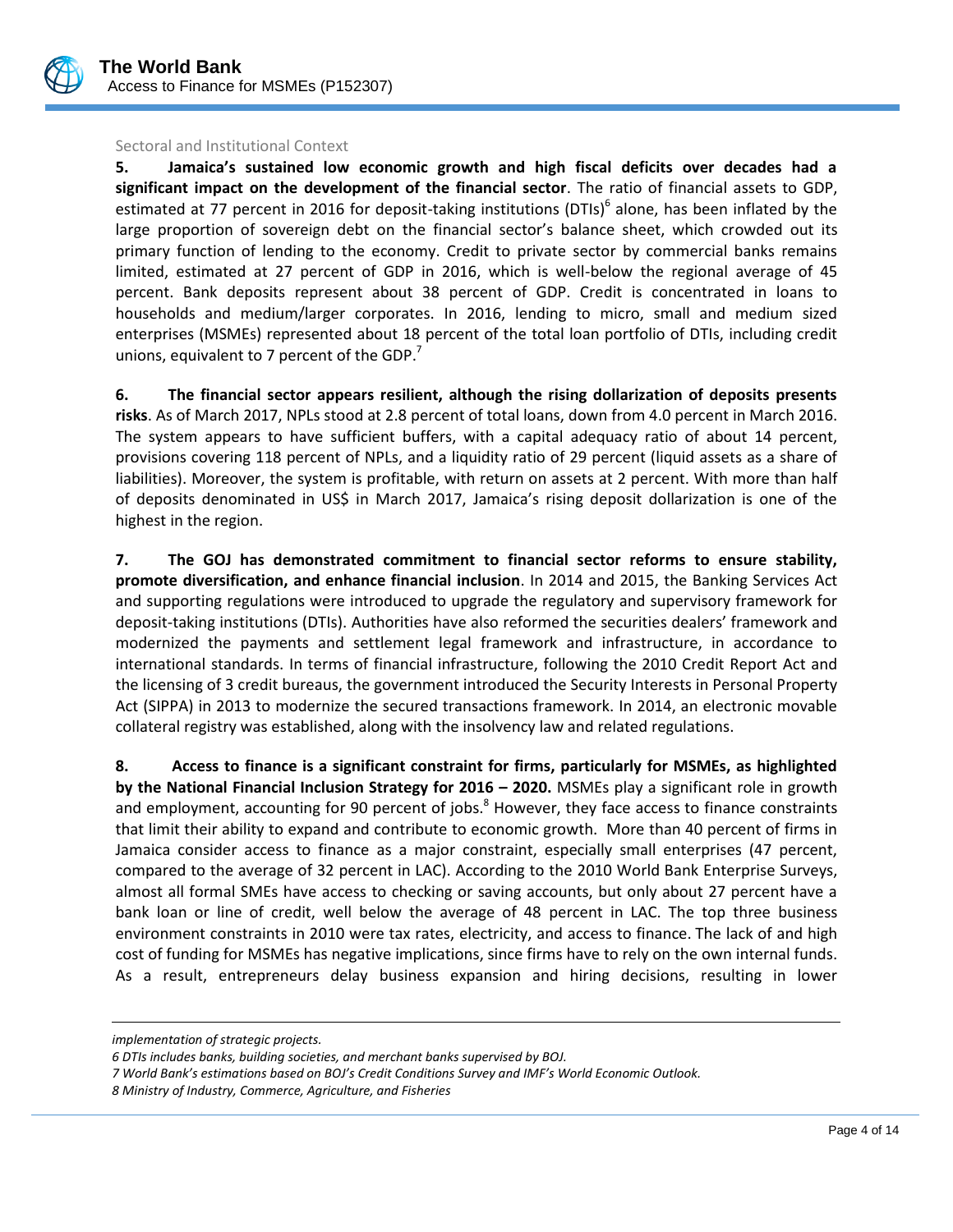

productivity, competitiveness and growth.

**9. According to the Financial Sector Assessment Program of 2014 factors that have constrained access to finance for MSMEs in Jamaica include,** *inter alia***:** (i) a nascent credit reporting system (and associated information asymmetries), which combined with a high level of informality, create high credit risk for lenders; (ii) lack of adequate traditional collateral, i.e. mostly real estate, owned by MSMEs; (iii) lack of bank strategies, processes, lending methodologies, and financial instruments that are tailored to this segment (such as factoring and leasing); (iv) lack of reliable financial statements from MSMEs making it difficult for banks to assess risks; and (v) the absence of an ecosystem for PEVC.

**10. In order to address key constraining factors of high credit risk and lack of traditional collateral by MSMEs, the Development Bank of Jamaica (DBJ) has been operating a partial Credit Enhancement**  Facility (CEF). Established in 2009, the CEF has a capital amount of J\$ 466 million (US\$ 3.6 million) as of March 2017. Since inception to March 2017, the CEF has facilitated the issuance of J\$ 2.8 billion (US\$ 21.6 million) in loans, through 329 guarantees totaling J\$ 1.3 billion (US\$ 10.3 million). The guarantee coverage is 50 percent of the loan for general SME loans and 80 percent for smaller loans. The scheme charges a fee of 2 percent on the amount guaranteed for general SME and energy loans, and a reduced fee of 1 percent for agricultural loans.

**11. The scheme has been underutilized, but DBJ's adopted improvements have resulted in increased demand by lenders.** The scheme has guaranteed a limited number of loans, as indicated by the low leverage ratio<sup>9</sup> of 1: 1.57. DBJ guidelines permit a leverage ratio of 1:3, which is relatively conservative in comparison with other international schemes. Although leverage ratios vary widely from 1 – 20 times, several schemes in developing countries observe ratios of 3-5 times, and well established schemes in developed countries observe leverage ratios of above 8-10 times.<sup>10</sup> Since mid-2015, DBJ has taken the following measures to improve the CEF's design, supported by WB technical assistance: (i) increase of loan coverage from US\$ 41,000 to US\$ 125,000; (ii) expansion of MSME eligibility criteria; (iii) improved claim process; and (iv) extension of guarantees to SME loans made with lenders' own funds (not just to DBJ's funded loans via credit lines). In addition, at end-2016, BOJ allowed for capital relief on the guaranteed portion of the loans, giving more incentives to lenders to use the CEF.

**12. Due to recent enhancements, there has been a significant increase in the take-up for the scheme, and additional improvements would result in higher demand by lenders, thus requiring**  additional capitalization of the CEF. For the fiscal year ending in March 2017, the CEF supported J\$1.2 billion (US\$ 9.3 million) in SME loans with 78 guarantees in the amount of J\$552 million (US\$ 4.3 million), representing a 95 percent annual increase in volume of guarantees. Further improvements that will be supported by this project are expected to generate additional demand for the product, including: (i) an efficient mechanism for lenders to submit documentation to CEF through an electronic

l

*<sup>9</sup> CEF's capital to guarantee balances.*

*<sup>10</sup> A global survey of PCGs (sample of 60 PCGs in 54 countries) showed an average leverage ratio of 3.3 times in 2014, with PCGs*  in higher income economies observing higher leverage ratios than in middle and lower income economies. Calice, 2016. *"Assessing Implementation of the Principles for Public Credit Guarantees for SMEs: A Global Survey".*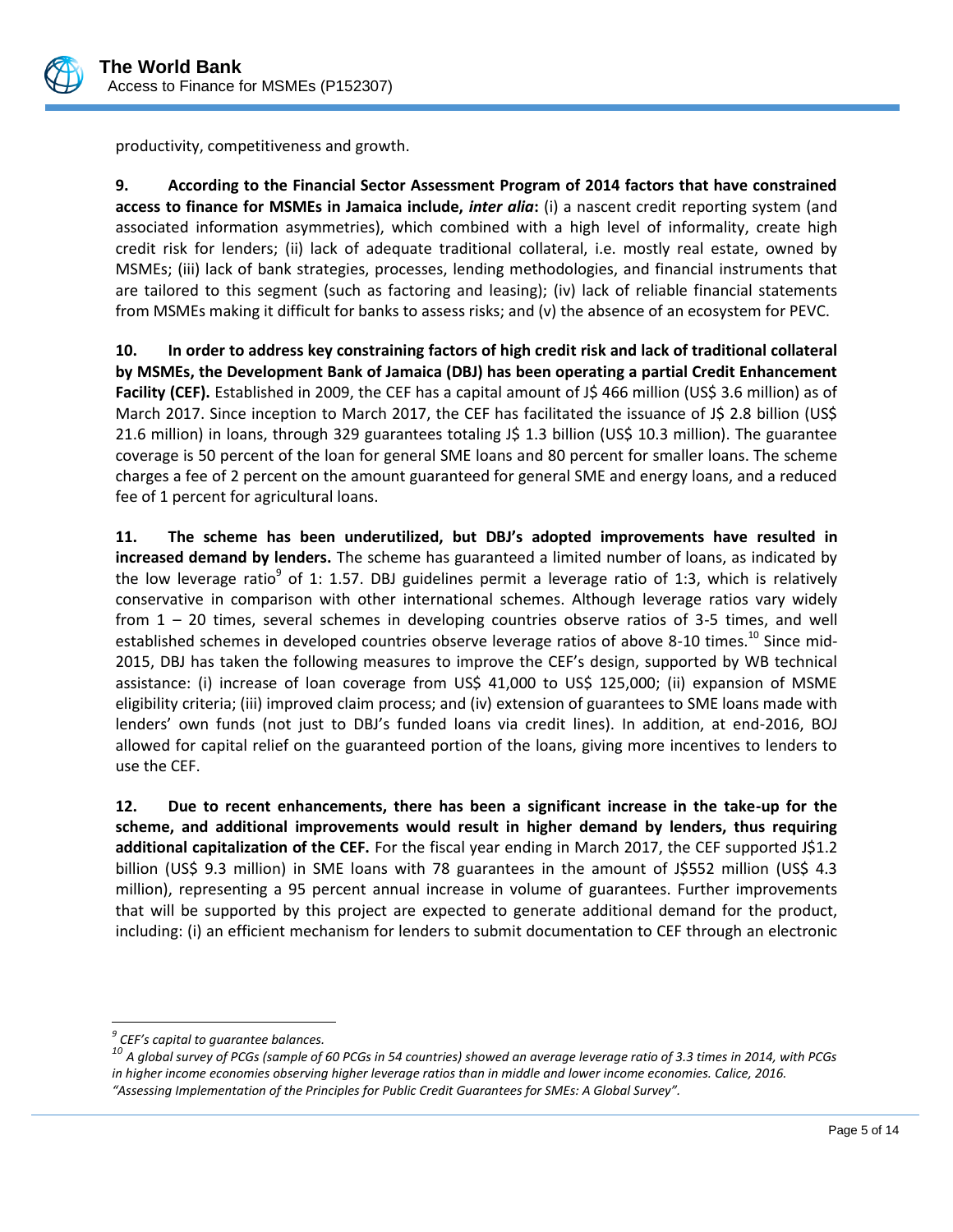

MIS system<sup>11</sup>; (ii) improvements of operational features, such as the coverage ratio and premiums; and (iii) a dedicated marketing effort to differentiate CEF from other DBJ products.

**13. Beyond credit, the supply of alternative sources of finance for MSMEs is limited.** The absence of other financial products represents a hurdle for MSMEs. Factoring is not developed and is not recognized as a financial service in the banking services legislation. Leasing is also scarcely used partly due to existing legal ambiguities.

**14. In addition, there is limited equity financing and risk-capital for SMEs.** While Jamaica is known to have a dynamic entrepreneurial scene, most are in the business of "survivalist" activities that do not provide a positive impact on the economy. A high rate of Jamaican entrepreneurs discontinues their business, stating lack of profitability or lack of finance as primary issues, resulting in a high level of "entrepreneurial turbulence". However, high growth firms make important direct and indirect economic contributions.<sup>12</sup> Several factors encourage foreign investment in Jamaica, including: geographical proximity to North America and the Panama Canal, government commitment to increasing FDI and promoting private-sector growth, booming tourism and ICT sectors, a democratic regime, and an English-speaking labor force. The development of private equity and venture capital (PEVC) presents an opportunity to provide risk capital and capacity building to high-growth firms.

**15. Current private equity players in the ecosystem do not adequately target Jamaican SMEs**. Despite promising interventions in the angel/ start up segment, the avenues for the expansion of financing for established SMEs in Jamaica remain limited. Although several funds that provide private capital across the Caribbean maintain a presence in Jamaica, there has been a lack of private capital flow to SMEs in the country, similar to the Caribbean region as a whole. Market intelligence has identified a gap in the provision of risk capital for an estimated 150-300 SMEs across a broad set of industries, with financing needs in the range of approximately US\$ 100K - US\$2 million. The Government's intervention to facilitate capital financing to this target segment, through contributing to the capitalization of an SME fund and providing incentives to the private sector, would seek to crowd-in at least US\$10 million from the private sector, which is currently not adequately financing this segment of enterprises.

**16. In addition, legal, regulatory, and taxation challenges present some constraints for the development of PEVC.** Key areas that need to be addressed to enable institutional investors to invest further in this asset class include: (i) full enforcement of the Limited Partnership (LP) Act of 2017 and tax transparency for PEVC funds; (ii) thresholds for qualified investors; (iii) development of new regulations for fund managers (or amendments to existing Collective Investment Scheme regulations); and (iii) domestic investors' ability to invest further in this asset class, onshore and offshore.

# **C. Proposed Development Objective(s)**

 $\overline{\phantom{a}}$ *<sup>11</sup> The MIS is being supported by the IDB.*

*<sup>12</sup> A recent study in Latin America estimated that one dollar invested in VC for these firms can generate up to US\$ 6.45 in economic activity. Dalberg and FOMIN. 2012. Venture Capital: Driving Development in Latin America.*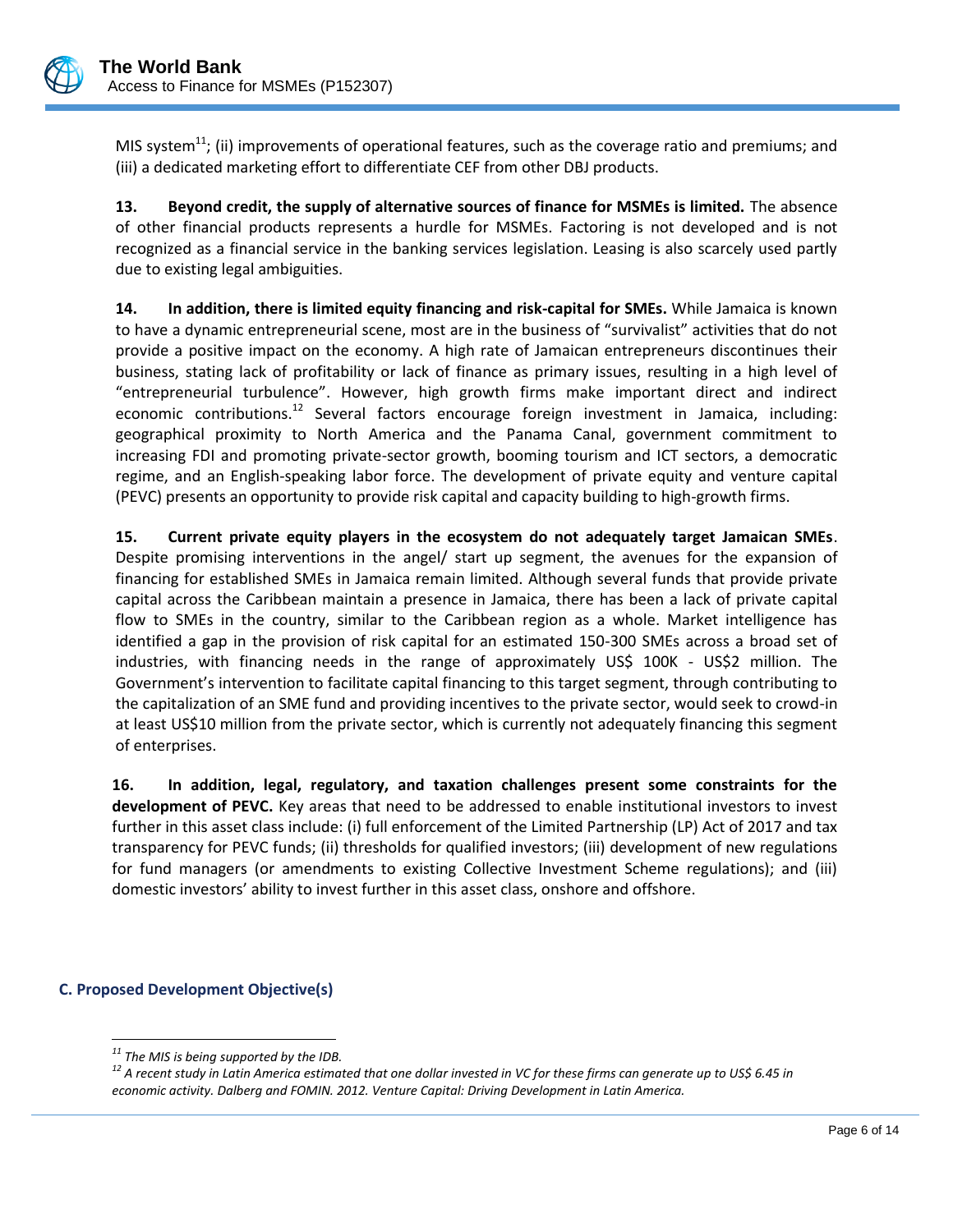

Development Objective(s) (From PAD)

**17.** The Project development objective (PDO) is to improve access to finance for MSMEs.

Key Results

**18. The PDO-level results indicators are:** (i) number of guarantees issued for MSME loans through the improved CEF; and (ii) number of SMEs getting access to risk capital through the SME Fund.

# **D. Project Description**

**19. The proposed Project will have the following four components:** (i) enhancing the Credit Enhancement Facility (CEF) for guarantees to MSME loans; (ii) supporting an SME Fund for risk capital financing to SMEs; (iii) improving the enabling environment for access to finance and business development services for MSMEs; and (iv) project management.

**20. Component 1 - Enhancing the Credit Enhancement Facility (CEF) for guarantees to MSME loans.** This component aims at improving the operational features of the CEF. It will finance: (i) capitalization of the CEF; (ii) development of a business plan, financial model, policies and procedures for the operations of the CEF, and training; (iii) strengthening of DBJ's capacity to assess and manage risk of AFIs; and (iv) marketing and awareness raising to Approved Financial Institutions (AFIs) and SMEs.

**21. Component 2 - Supporting an SME Fund for risk capital financing to SMEs.** This component will contribute capital to a proposed public-private SME Fund of 10 years, which will provide risk capital to established SMEs with high growth potential. The component will support: (i) capitalization the SME Fund; (ii) management fees for GOJ share in the SME Fund and potentially start-up costs of the fund; (iii) feasibility assessments for the Fund; (iv) legal, regulatory and taxation reviews to assess gaps in Jamaica's framework for PEVC funds (onshore or offshore) and proposed reforms to ensure an enabling environment for such funds; and (v) technical assistance for the creation and operation of the program, primarily to facilitate pre- and post- technical assistance to SMEs to alleviate targeted constraints.

**22. Component 3 - Improving the enabling environment for access to finance and business development services for MSMEs.** This component would support improving the enabling environment for access to finance for MSMEs, including the development of financial instruments, such as leasing and factoring, and business development services for MSMEs to improve their bankability.

**23. Component 4 - Project management.** This component will support a Project Implementation Unit (PIU) responsible for the coordination, implementation, and supervision of the Project. The Project will finance: (i) the recruitment and training of the PIU team members; (ii) equipment and furniture for the PIU; (iii) monitoring and evaluation activities; and (iv) the Project's financial audits.

#### **E. Implementation**

Institutional and Implementation Arrangements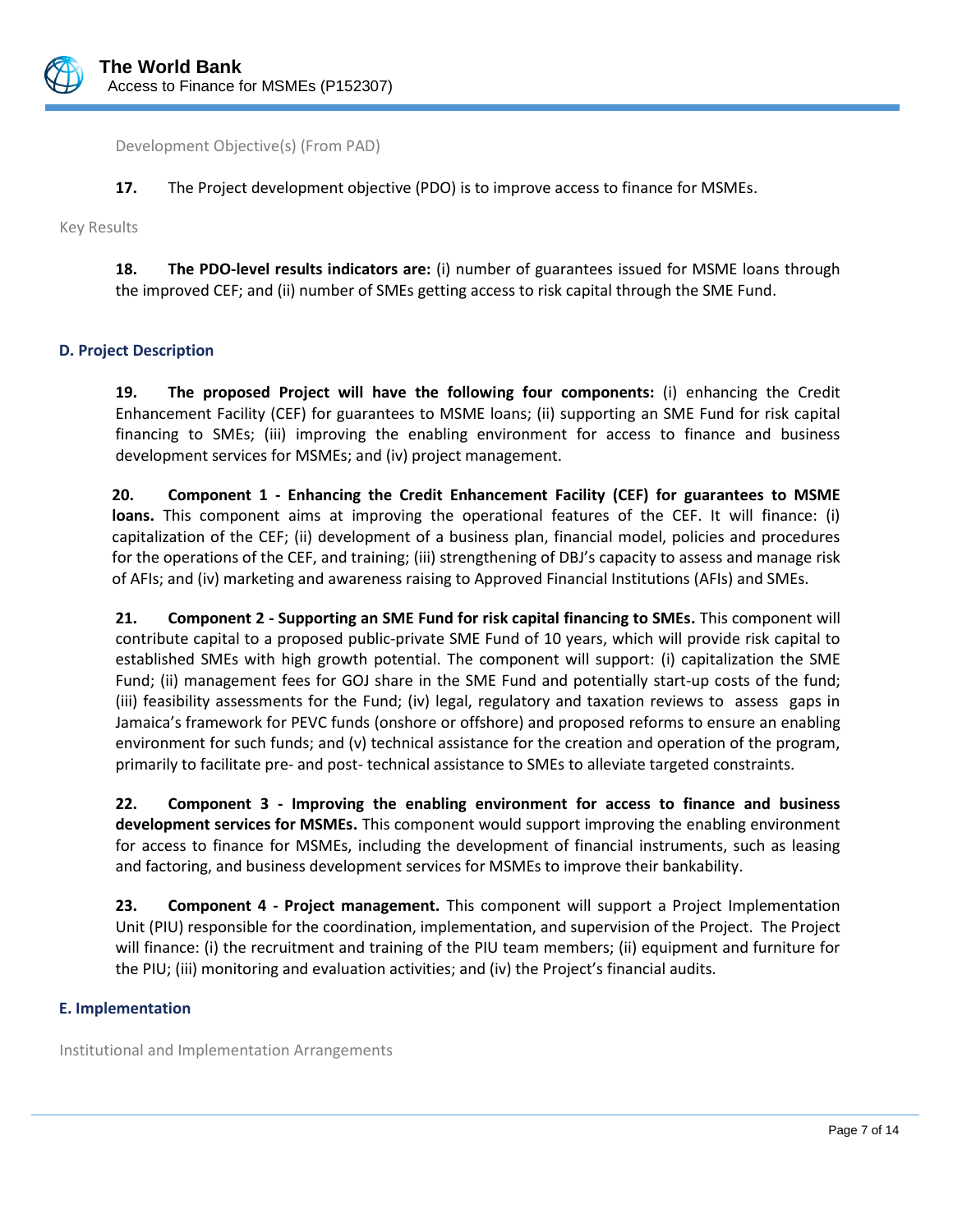

**24. The Development Bank of Jamaica (DBJ) is the implementing agency for this Project.** The PIU will be located within DBJ and responsible for coordinating, implementing, supervising, finalizing, and documenting all the activities related to the Project**.**

**25. The PIU will be staffed with qualified personnel for the implementation of the Project.** A team will be recruited, trained and equipped to manage the project activities. In addition, a technical team from DBJ and other key stakeholders will provide technical support to the PIU, including the review and approval of goods and services delivered.

**26. The PIU will report to a Project Steering Committee (PSC), which will be established to guide the high level strategic direction of the project.** The PSC will serve as a platform for coordination and decision making at the high levels. The PSC will meet periodically to monitor progress. It will be integrated by representatives of PIOJ, MOF, BOJ, FSC, and DBJ, or as otherwise agreed in the operational manual.

#### . **F. Project location and Salient physical characteristics relevant to the safeguard analysis (if known)**

The specific location of the individual MSMEs to be financed under the Project are not known at this time but they could be located anywhere in Jamaica where the Project is being implemented. The type and scale of activities may vary widely across the geographic and environmental landscapes of Jamaica.

# **G. Environmental and Social Safeguards Specialists on the Team**

Hana Salah, Social Safeguards Specialist Michael J. Darr, Environmental Safeguards Specialist

# **SAFEGUARD POLICIES THAT MIGHT APPLY**

| <b>Safeguard Policies</b>           | Triggered? | <b>Explanation (Optional)</b>                                                                                                                                                                                                                                                                                                                                                                                                                                        |
|-------------------------------------|------------|----------------------------------------------------------------------------------------------------------------------------------------------------------------------------------------------------------------------------------------------------------------------------------------------------------------------------------------------------------------------------------------------------------------------------------------------------------------------|
| Environmental Assessment OP/BP 4.01 | Yes.       | The project has triggered Safeguards Policy OP/BP<br>4.01 (Environmental Assessment) given the potential<br>for negative environmental and social impacts. For<br>Components 1 and 2 (CEF and SME Fund), specific<br>MSME activities and location are not yet defined,<br>but they are expected to be largely related to<br>machinery financing or small and medium scale<br>projects in agriculture, small scale light<br>manufacturing, construction & real estate |
|                                     |            |                                                                                                                                                                                                                                                                                                                                                                                                                                                                      |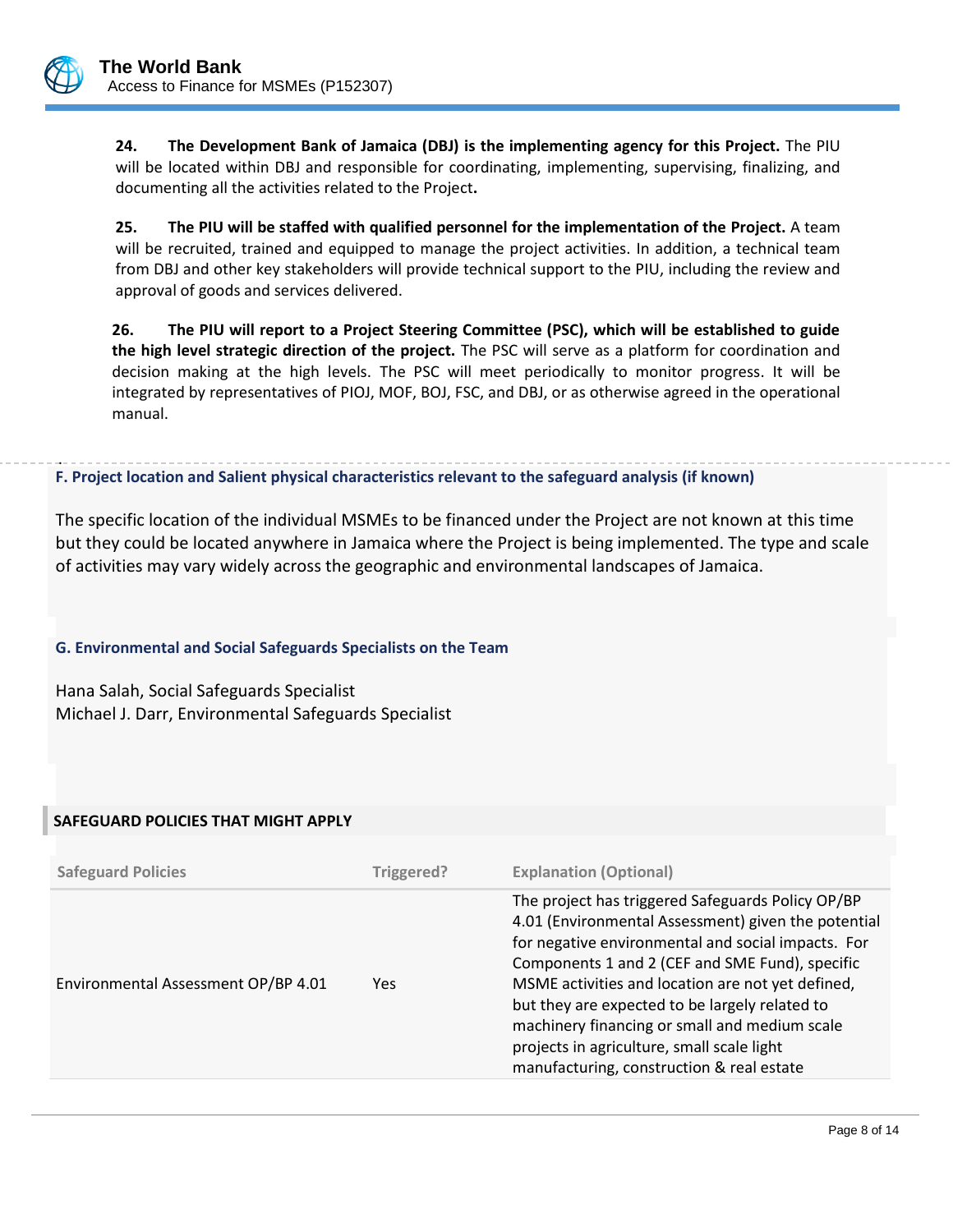

| development, and tourism. Potential impacts are<br>anticipated to be relatively minor to moderate. An<br>ESMF has been developed which includes<br>appropriate screening and standard mitigation<br>measures to effectively manage the potential<br>negative impacts.                                                                                                                                                                                                                                                                                   |
|---------------------------------------------------------------------------------------------------------------------------------------------------------------------------------------------------------------------------------------------------------------------------------------------------------------------------------------------------------------------------------------------------------------------------------------------------------------------------------------------------------------------------------------------------------|
| Natural Habitats (OP/BP 4.04) has been triggered<br>because of the prevalence of ecotourism-related<br>MSMEs in Jamaica, which can negatively affect<br>natural habitat.                                                                                                                                                                                                                                                                                                                                                                                |
| Forests OP/BP 4.36 has been triggered as MSMEs<br>expressed interest in bamboo products and forest<br>harvesting initiatives. If activities of MSMEs would<br>involve changes in the management or use of forest<br>resources, then World Bank requirements for<br>additional assessment and/or preparation of a<br>Forest Management Plan are referenced.                                                                                                                                                                                              |
| The Project may support activities in agriculture<br>which might be associated with the use and<br>purchase of pesticides. To ensure that harmful<br>pesticides are not used, pesticides financed by the<br>Project must comply with requirements and<br>standards acceptable to the World Bank. Guidance<br>for a Pest Management Plan is included in the ESMF.                                                                                                                                                                                        |
| The policy for Physical Cultural Resources (OP/BP<br>4.11) has been triggered because of the prevalence<br>of ecotourism-related MSMEs in Jamaica, which can<br>negatively affect national heritage sites. The ESMF<br>also includes, as a precaution, chance find<br>procedures, to ensure the protection of cultural<br>heritage resources encountered during earth-<br>moving activities.                                                                                                                                                            |
| This policy has not been triggered because there are<br>no Indigenous Peoples present in the Project area.                                                                                                                                                                                                                                                                                                                                                                                                                                              |
| The World Bank (WB) Policy on Involuntary<br>Resettlement, OP 4.12, will not apply to the Jamaica<br>Access to Finance Project. Investments will not be<br>financed, under this project or in the future, when<br>they result in direct economic and social impacts<br>through the: (i) involuntary taking of land resulting in<br>relocation or loss of shelter, loss of assets or access<br>to assets, or loss of income sources or means of<br>livelihood, whether or not the affected persons must<br>move to another location; or (ii) involuntary |
|                                                                                                                                                                                                                                                                                                                                                                                                                                                                                                                                                         |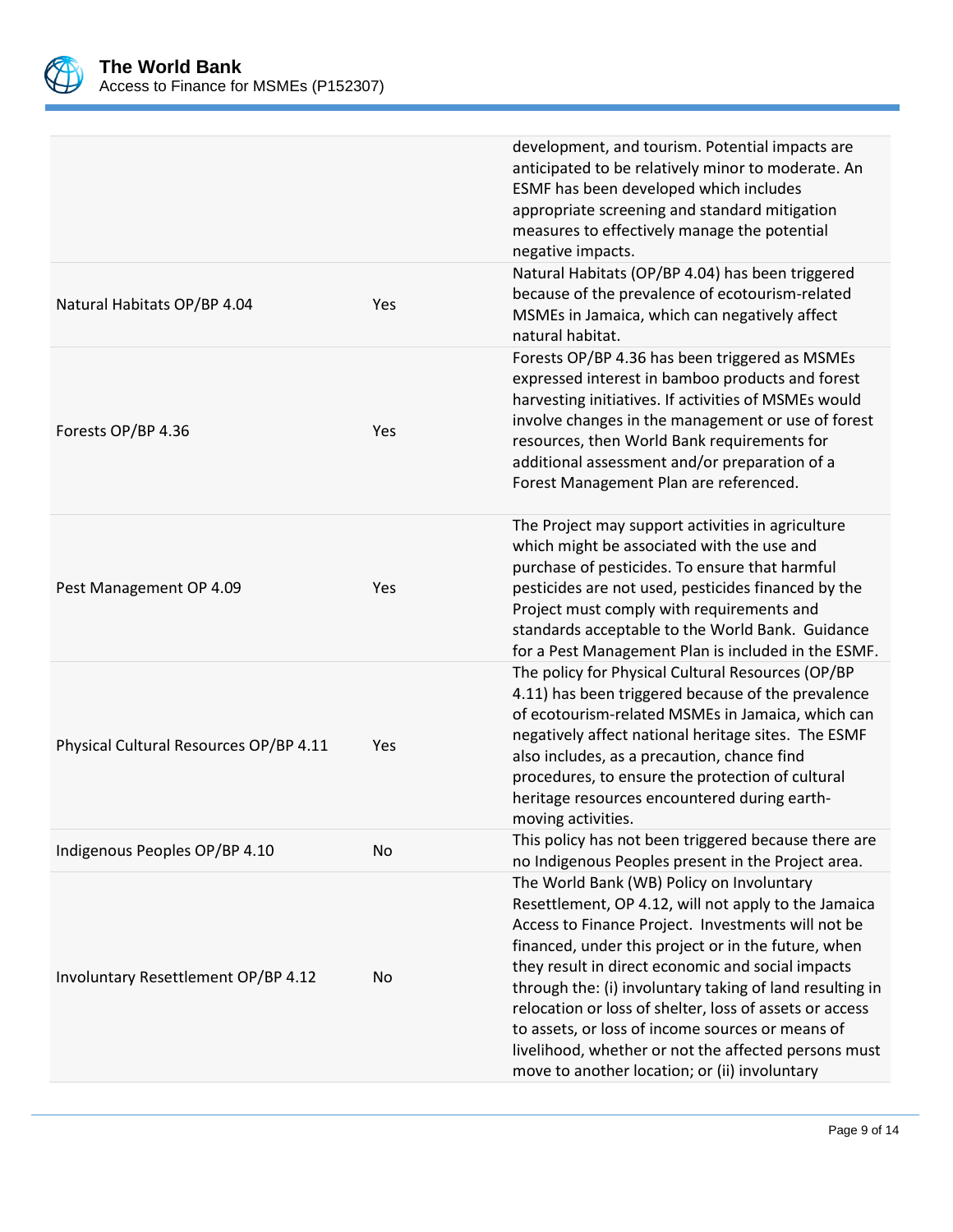

|                                                   |           | restriction of access to legally designated parks and<br>protected areas resulting in adverse impacts on the<br>livelihoods of the displaced persons. For<br>Components 1 and 2 (CEF and SME Fund), access to<br>finance to SMEs, any sub-projects to be financed as<br>part of this project or at a later stage will be on SME<br>private owned land or land purchased through<br>willing-seller willing-buyer. For land purchases<br>through willing-seller willing-buyer approach, land<br>acquisition must occur by mutual agreement in<br>exchange for a notarized purchase contract based on<br>the market price at the date of acquisition. In order<br>to ensure OP 4.12 is not triggered, OP 4.12 will be<br>part of the exclusion list in the ESMF and Operations<br>Manual and any MSME activity that would trigger<br>this policy will be excluded through a rigorous<br>screening process. |
|---------------------------------------------------|-----------|---------------------------------------------------------------------------------------------------------------------------------------------------------------------------------------------------------------------------------------------------------------------------------------------------------------------------------------------------------------------------------------------------------------------------------------------------------------------------------------------------------------------------------------------------------------------------------------------------------------------------------------------------------------------------------------------------------------------------------------------------------------------------------------------------------------------------------------------------------------------------------------------------------|
| Safety of Dams OP/BP 4.37                         | No.       | The screening criteria of the ESMF will include an<br>exclusion list for activities involving dams.                                                                                                                                                                                                                                                                                                                                                                                                                                                                                                                                                                                                                                                                                                                                                                                                     |
| Projects on International Waterways<br>OP/BP 7.50 | <b>No</b> | Subprojects which could potentially affect<br>international waterways will be excluded in the<br>screening criteria of the ESMF.                                                                                                                                                                                                                                                                                                                                                                                                                                                                                                                                                                                                                                                                                                                                                                        |
| Projects in Disputed Areas OP/BP 7.60             | No        | Subprojects in disputed areas will be excluded in the<br>screening criteria of the ESMF.                                                                                                                                                                                                                                                                                                                                                                                                                                                                                                                                                                                                                                                                                                                                                                                                                |

# **KEY SAFEGUARD POLICY ISSUES AND THEIR MANAGEMENT**

#### **A. Summary of Key Safeguard Issues**

1. Describe any safeguard issues and impacts associated with the proposed project. Identify and describe any potential large scale, significant and/or irreversible impacts:

MSMEs may present a variety of potential negative impacts. However, these will be addressed through in-country systems, promotion of WBG EHS Guidelines, and the Environmental and Social Management Framework. There are no large scale, significant or irreversible impacts identified. In addition, the World Bank (WB) Policy on Involuntary Resettlement, OP 4.12, will not apply as investments will not be financed, under this project or in the future, that result in involuntary taking of land or loss of income sources or means of livelihood, whether or not the affected persons must move to another location; or involuntary restriction of access to legally designated parks and protected areas resulting in adverse impacts on the livelihoods of the displaced persons.

2. Describe any potential indirect and/or long term impacts due to anticipated future activities in the project area: The project is expected to improve MSME compliance with national law by providing technical support and liaison with the regulatory agency, resulting in long-term indirect benefits.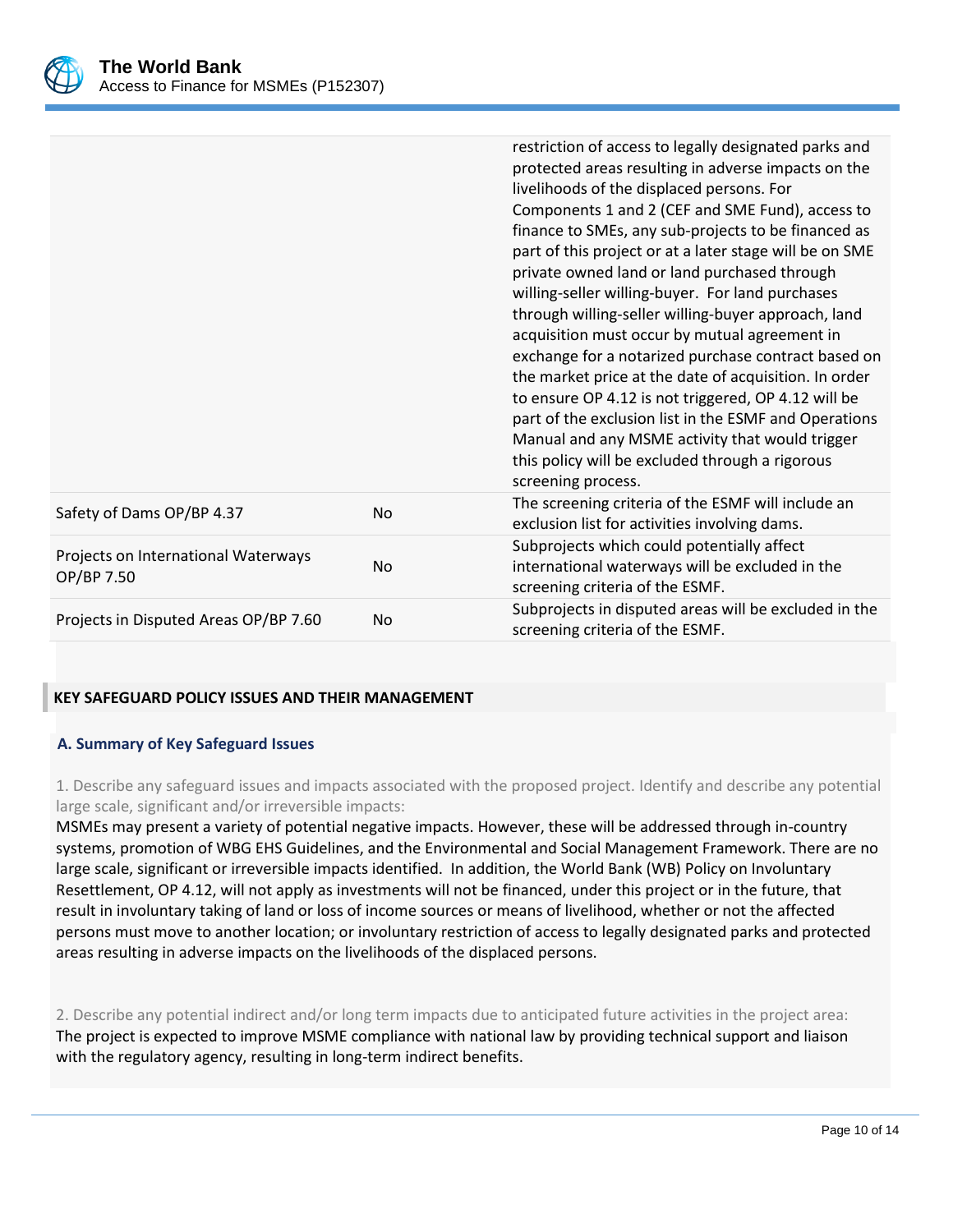

3. Describe any project alternatives (if relevant) considered to help avoid or minimize adverse impacts.

Alternatives would be addressed in the context of technology improvement for individual MSMEs through standard permitting measures, or through the EIA process for larger more complex activities (if applicable).

4. Describe measures taken by the borrower to address safeguard policy issues. Provide an assessment of borrower capacity to plan and implement the measures described.

Development Bank of Jamaica (DBJ) has taken the lead to coordinate development of the ESMF, which describes the borrower's safeguards strategy. DBJ will staff an Environmental and Social (E&S) Specialist to directly manage these activities. For Component 1, DBJ will directly manage Approved Financial Institutions (AFIs) to effectively screen the MSMEs, verify their eligibility for the Credit Enhancement Facility (CEF), and ensure that E&S requirements are clearly included in guarantee loan agreements. For Component 2, DBJ will supervise the Fund Manager who will manage eligibility under an equivalent strategy and report to DBJ.

5. Identify the key stakeholders and describe the mechanisms for consultation and disclosure on safeguard policies, with an emphasis on potentially affected people.

Disclosure of the draft ESMF occurred in advance of consultations on the draft ESMF in mid-March 2017, to include: an extensive effort of outreach and training to AFIs at the loan officer and CEO levels, engagement of the business community, and liaison with the regulatory agency and gender groups.

# **B. Disclosure Requirements**

**Environmental Assessment/Audit/Management Plan/Other** 

| Date of receipt by the Bank                       | Date of submission for disclosure | For category A projects, date of<br>distributing the Executive Summary of<br>the EA to the Executive Directors |
|---------------------------------------------------|-----------------------------------|----------------------------------------------------------------------------------------------------------------|
| 02-Nov-2017                                       | 06-Nov-2017                       |                                                                                                                |
| "In country" Disclosure<br>Jamaica<br>06-Nov-2017 |                                   |                                                                                                                |
| Comments                                          |                                   |                                                                                                                |
|                                                   |                                   |                                                                                                                |
| <b>Pest Management Plan</b>                       |                                   |                                                                                                                |
| Was the document disclosed prior to<br>appraisal? | Date of receipt by the Bank       | Date of submission for disclosure                                                                              |
| <b>NA</b>                                         |                                   |                                                                                                                |
| المستوم اممثها التسقيسوم متلال                    |                                   |                                                                                                                |

**"In country" Disclosure**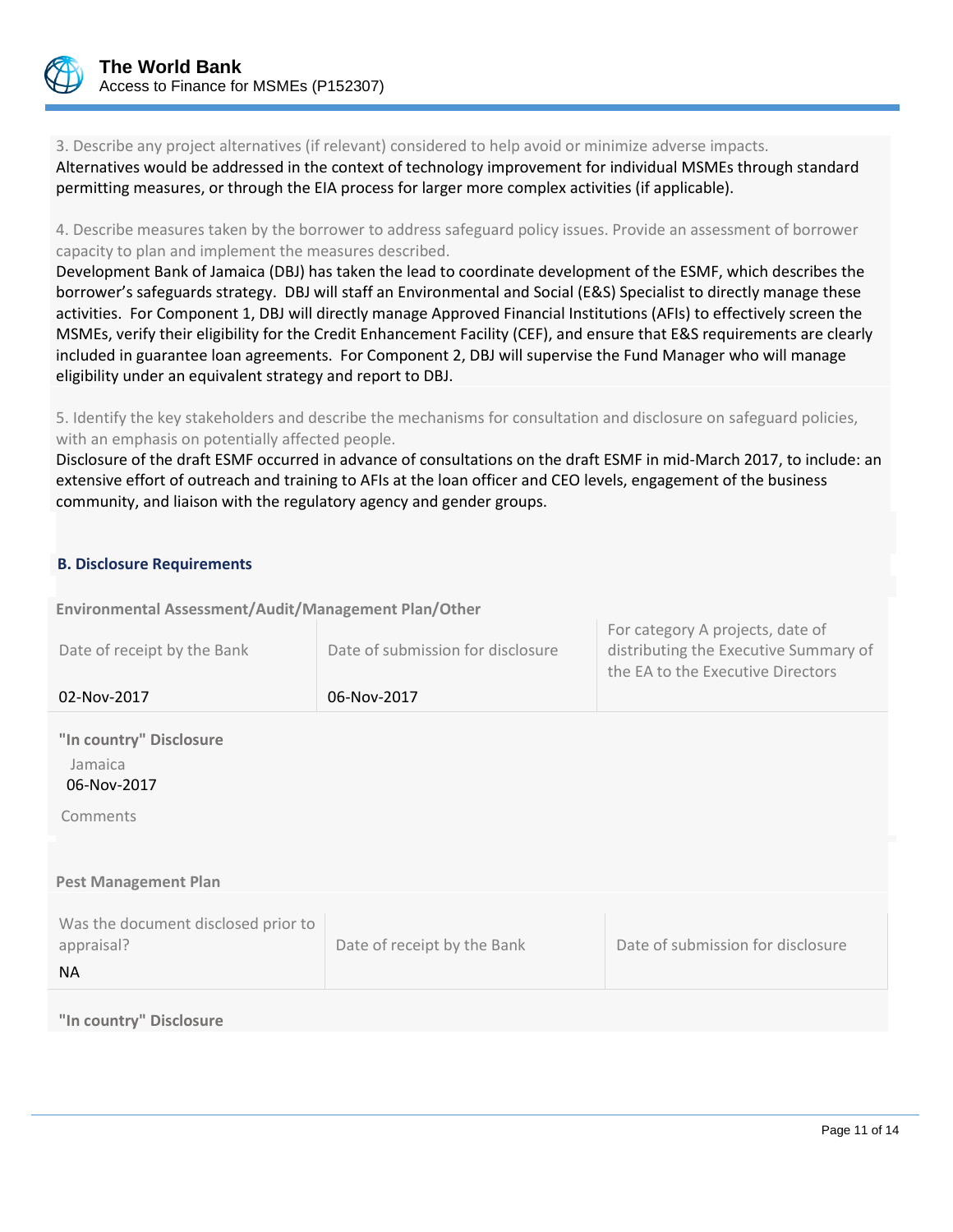

**If the project triggers the Pest Management and/or Physical Cultural Resources policies, the respective issues are to be addressed and disclosed as part of the Environmental Assessment/Audit/or EMP.**

If in-country disclosure of any of the above documents is not expected, please explain why:

The ESMF was disclosed on Development Bank of Jamaica's website on November 6, 2017.

# **C. Compliance Monitoring Indicators at the Corporate Level (to be filled in when the ISDS is finalized by the project decision meeting)**

**OP/BP/GP 4.01 - Environment Assessment** 

Does the project require a stand-alone EA (including EMP) report? No

**OP/BP 4.04 - Natural Habitats**

Would the project result in any significant conversion or degradation of critical natural habitats? No

If the project would result in significant conversion or degradation of other (non-critical) natural habitats, does the project include mitigation measures acceptable to the Bank?

Yes

**OP 4.09 - Pest Management**

Does the EA adequately address the pest management issues?

Yes

Is a separate PMP required?

No

If yes, has the PMP been reviewed and approved by a safeguards specialist or PM? Are PMP requirements included in project design? If yes, does the project team include a Pest Management Specialist?

NA

**OP/BP 4.11 - Physical Cultural Resources** Does the EA include adequate measures related to cultural property?

Yes

Does the credit/loan incorporate mechanisms to mitigate the potential adverse impacts on cultural property? Yes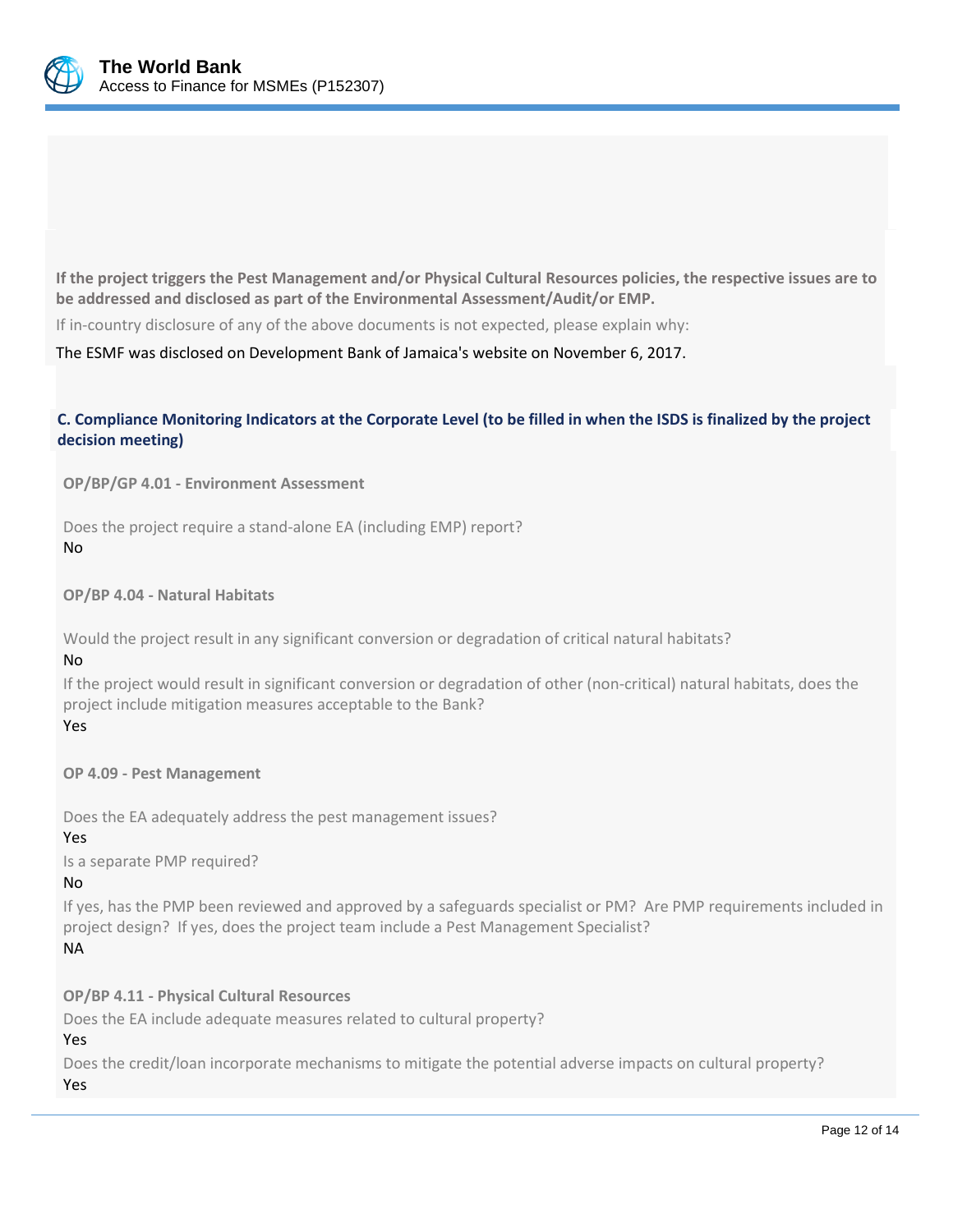

**OP/BP 4.36 - Forests**

Has the sector-wide analysis of policy and institutional issues and constraints been carried out?

No

Does the project design include satisfactory measures to overcome these constraints?

NA

Does the project finance commercial harvesting, and if so, does it include provisions for certification system? NA

**The World Bank Policy on Disclosure of Information**

Have relevant safeguard policies documents been sent to the World Bank for disclosure?

# Yes

Have relevant documents been disclosed in-country in a public place in a form and language that are understandable and accessible to project-affected groups and local NGOs?

# Yes

**All Safeguard Policies**

Have satisfactory calendar, budget and clear institutional responsibilities been prepared for the implementation of measures related to safeguard policies?

# Yes

Have costs related to safeguard policy measures been included in the project cost?

# Yes

Does the Monitoring and Evaluation system of the project include the monitoring of safeguard impacts and measures related to safeguard policies?

# Yes

Have satisfactory implementation arrangements been agreed with the borrower and the same been adequately reflected in the project legal documents?

Yes

# **CONTACT POINT**

# **World Bank**

Bujana Perolli Senior Financial Sector Specialist

# **Borrower/Client/Recipient**